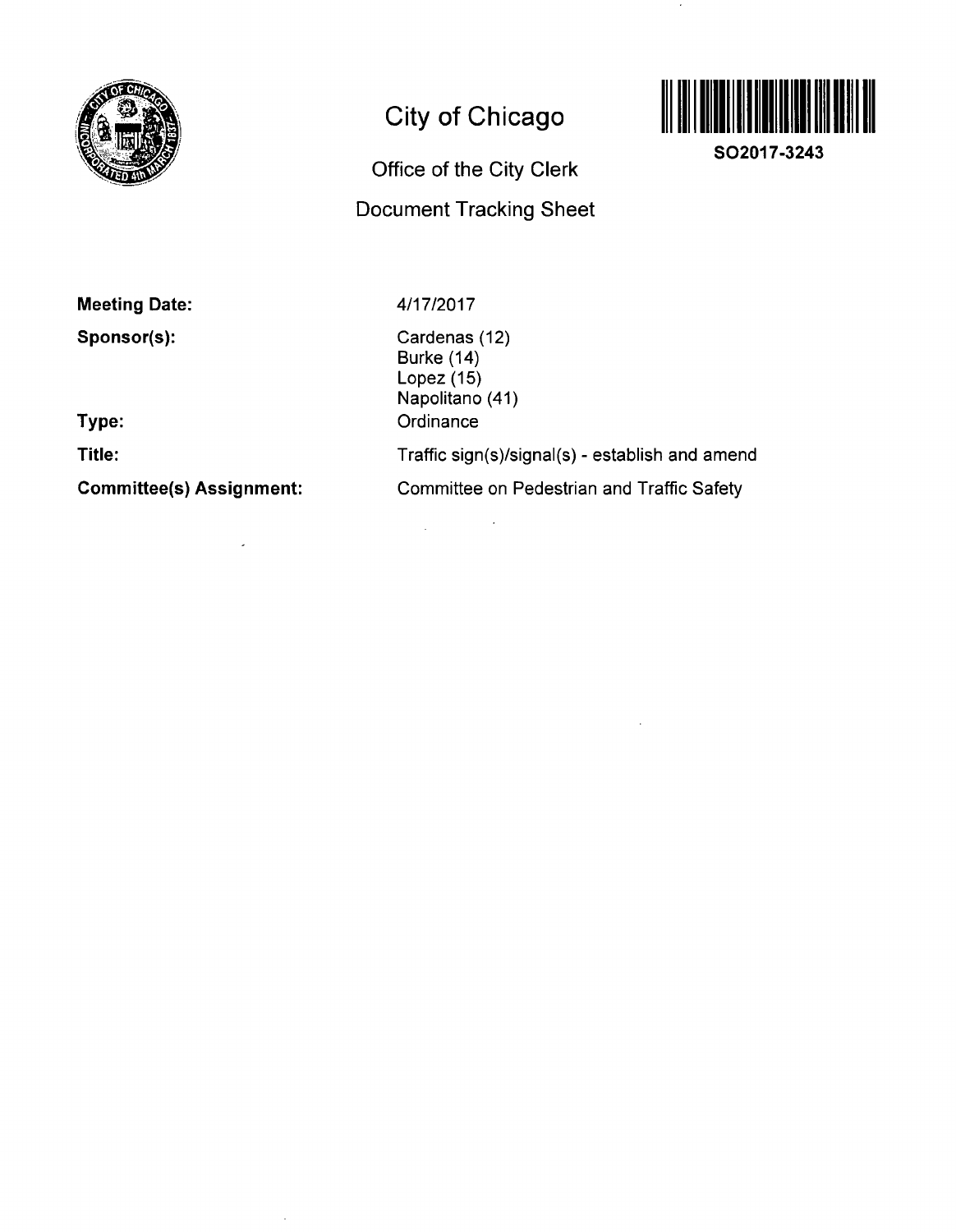## **TRAFFIC WARNING SIGN AND/OR SIGNALS**

### **BE IT ORDAINED BY THE CITY COUNCIL OF THE CITY OF CHICAGO:**

**SECTION 1. Pursuant to Title 9, Chapter 64, of the Municipal Code of Chicago, that the Commissioner of Transportation is hereby authorized and directed to erect and/or amend Traffic Warning Signs and Signals, forthe following locations are hereby designated:** 

| <b>WARD</b>                | <b>TRAFFIC WARNING SIGNS AND/OR SIGNALS:</b>                                                                                                                                        |
|----------------------------|-------------------------------------------------------------------------------------------------------------------------------------------------------------------------------------|
| 12 <sup>2</sup>            | South Whipple Street and 27th Street; All Way Stop Sign, Stopping All Approaches --<br>(17-01401635) [O2017-2026]                                                                   |
| 14<br>$\ddot{\phantom{1}}$ | West 50th Street and South Lawndale Avenue; All Way Stop Sign, Stopping All<br>Approaches -- (16-08233504) [Or2016-644]                                                             |
| 14                         | West 50th Street and South Central Park Avenue; All Way Sign, Stopping All<br>Approaches -- (16-08233809) [Or2016-642]                                                              |
| 14                         | West 50th Street and South Millard Avenue; Two Way Stop Sign, Stopping north and<br>southbound traffic on South Millard Avenue at West 50th Street -- (16-08223272)<br>[Or2016-645] |
| 15                         | South Rockwell Avenue and West 46th Place; All Way Stop Sign, Stopping All<br>Approaches [Or2017-183]                                                                               |
| 15                         | West 65th Street and South Wood Street; All Way Stop Sign, Stopping All Approaches<br>[Or2017-184]                                                                                  |
| 41                         | North Newark Avenue and West Thorndale Avenue; Two-Way Stop Sign, Stopping<br>North Newark Avenue at West Thorndale Avenue -- (17-00688515) [Or2017-38]                             |

**SECTION 2. This ordinance shall take effect and be in force here in after its passage and publication.**